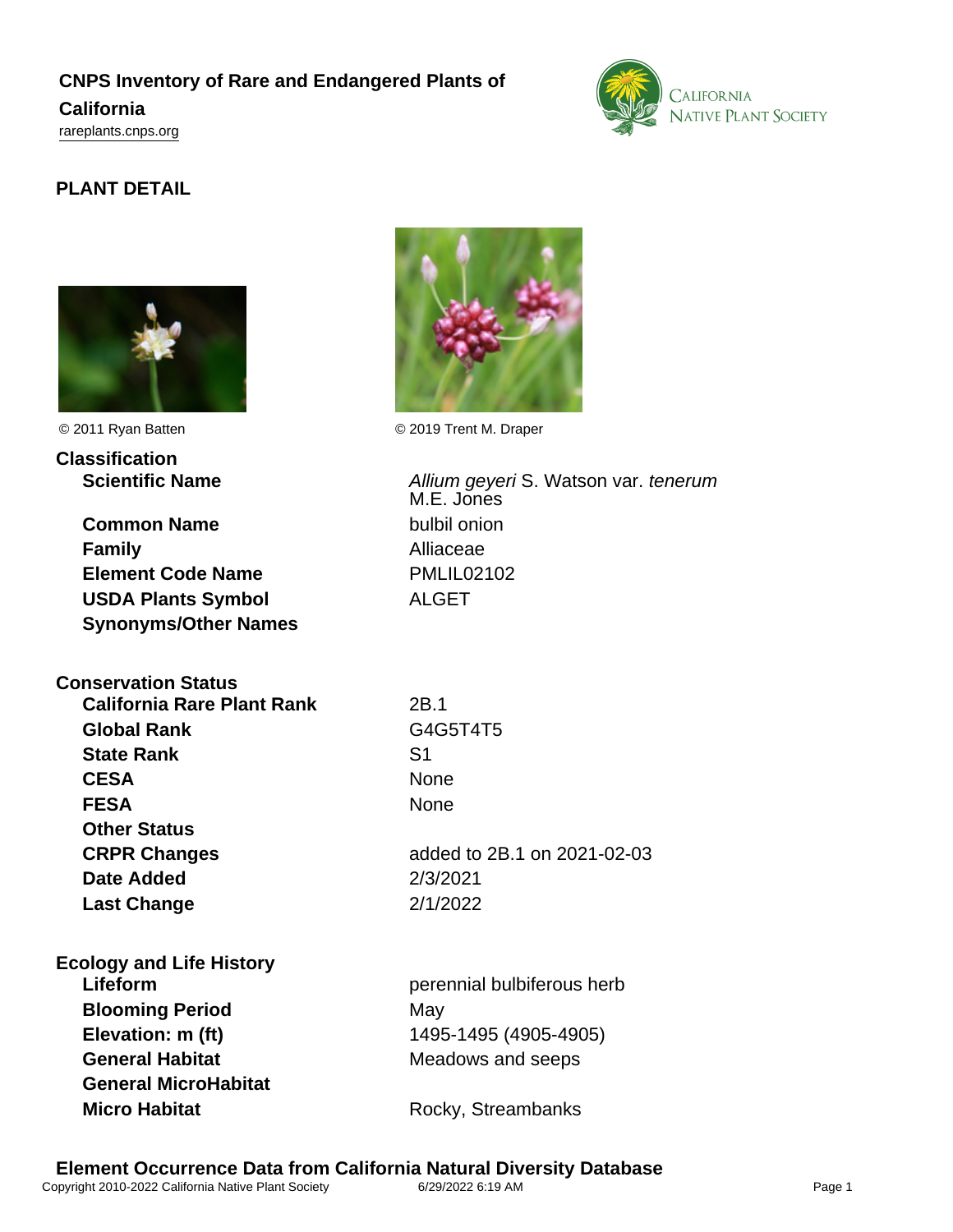| <b>Total Element Occurrences</b><br>Element Occurrence Ranks |   |
|--------------------------------------------------------------|---|
| Excellent (A)                                                |   |
| Good (B)                                                     |   |
| Fair (C)                                                     | ∩ |
| Poor (D)                                                     | ∩ |
| None $(X)$                                                   |   |
| Unknown (U)                                                  | 1 |
| <b>Occurrence Status</b>                                     |   |
| Historical, > 20 years                                       |   |
| Recent, $<$ 20 years                                         | 1 |
| Presence                                                     |   |
| Presumed Extant                                              | 1 |
| <b>Possibly Extirpated</b>                                   |   |
| <b>Presumed Extirpated</b>                                   |   |

### **Location**

**CA Endemic** No. No. **Counties**

# Modoc (MOD)

## **States**

Arizona (AZ), California (CA), Colorado (CO), Idaho (ID), Montana (MT), Nevada (NV), New Mexico (NM), Oregon (OR), Utah (UT), Washington (WA), Wyoming (WY)

## **Quads**

Whittemore Ridge (4112066)

#### **Notes**

Definitions of codes preceding a county and/or quad:

\* Presumed extirpated

(\*) Possibly extirpated

Species may be present in other areas where conditions are favorable. These data should NOT be substituted for pre-project review or for on-site surveys.

## **General Notes**

Discovered in CA by L.P. Janeway in 2016. See Contributions to Western Botany 10:28 (1902) for original description, and Newsletter of the Friends of the Chico State Herbarium 26(1):7-9 (2020) for information on discovery in CA.

## **Distribution**

## **Threats**

## **Taxonomy**